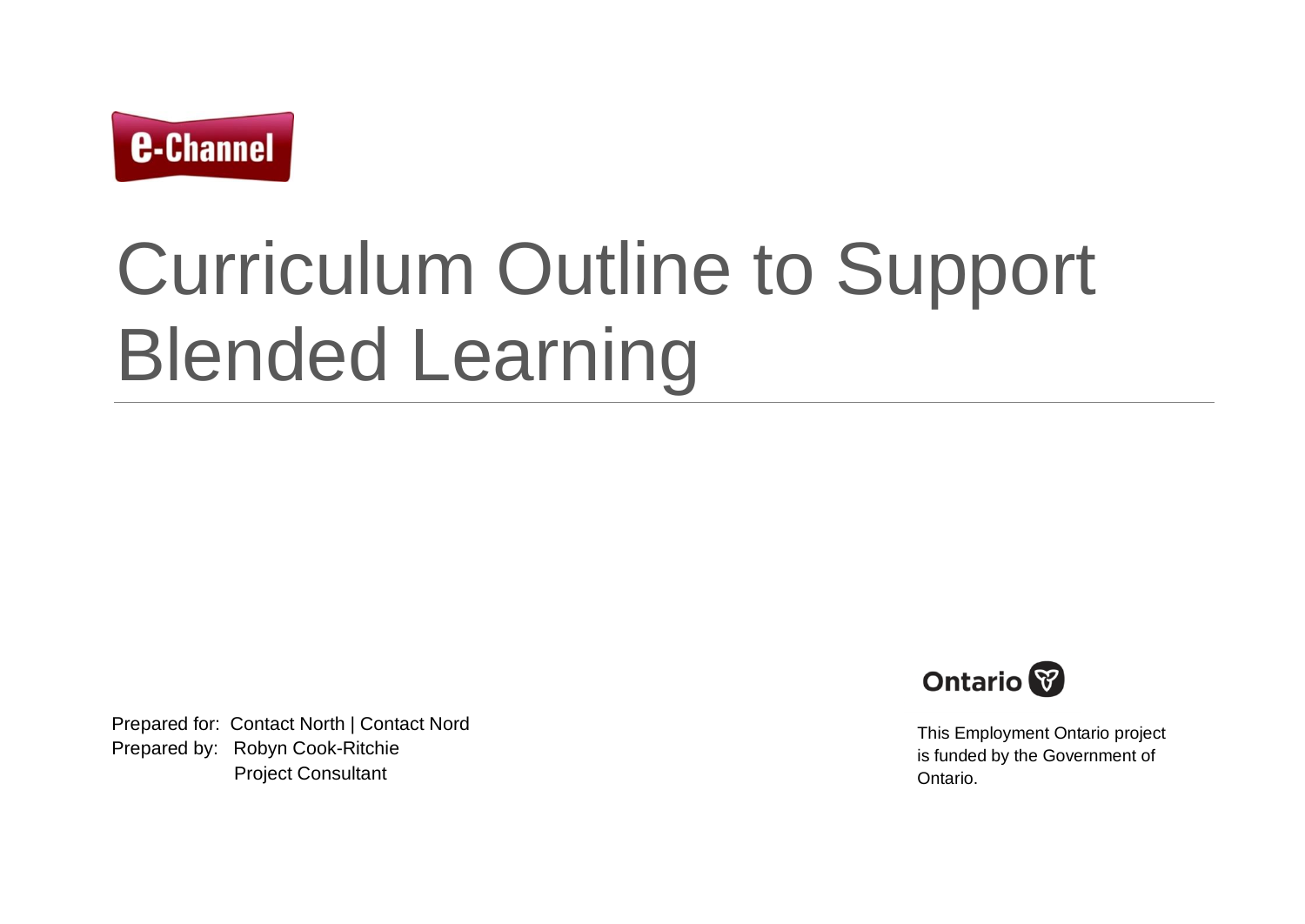## **Contents**

Curriculum Outline to Support Blended Learning © Contact North | Contact Nord March 2022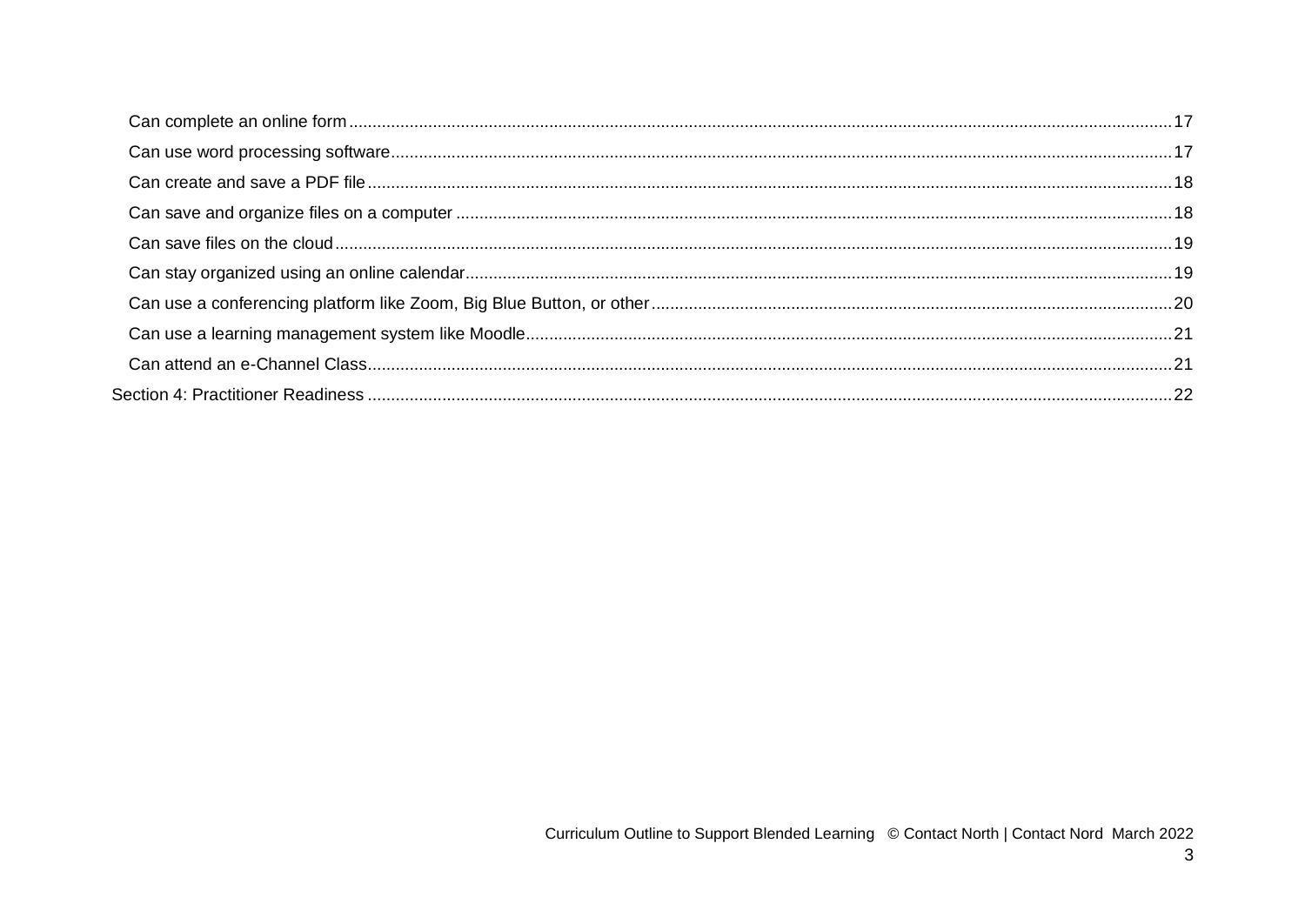#### <span id="page-3-0"></span>**Introduction**

For a learner to be able to access and participate in e-Channel courses, there are several things they need to be able to do. They also need to have adequate access to technology. Practitioners from face-to-face delivery agencies should understand how to implement blended learning effectively. The outline in this report provides a checklist of learner proficiencies, technology needs, and practitioner proficiencies that should be in place prior to learners accessing e-Channel courses through a blended learning process.

The outline is divided into four sections

- Section 1: Learning Readiness
- Section 2: Access to Technology
- Section 3: Learner Digital Skills
- Section 4: Practitioner Readiness

**Learning Readiness** provides a checklist of general learner proficiencies with suggested tools to assess and address gaps.

**Access to Technology** is a checklist tool that can be used to identify potential gaps in available technology and make a plan to address those gaps.

**Learner Digital Skills** is a checklist of learner digital proficiencies. Suggested curriculum resources and assessments are included.

**Practitioner Readiness** provides a list of responsibilities that the face-to-face agency practitioner should be willing to undertake in the blended learning process.

The views expressed in this document are the views of the Recipient and do not necessarily reflect those of the Province. The Government of Ontario and its agencies are in no way bound by any recommendations contained in this document.

Curriculum Outline to Support Blended Learning © Contact North | Contact Nord March 2022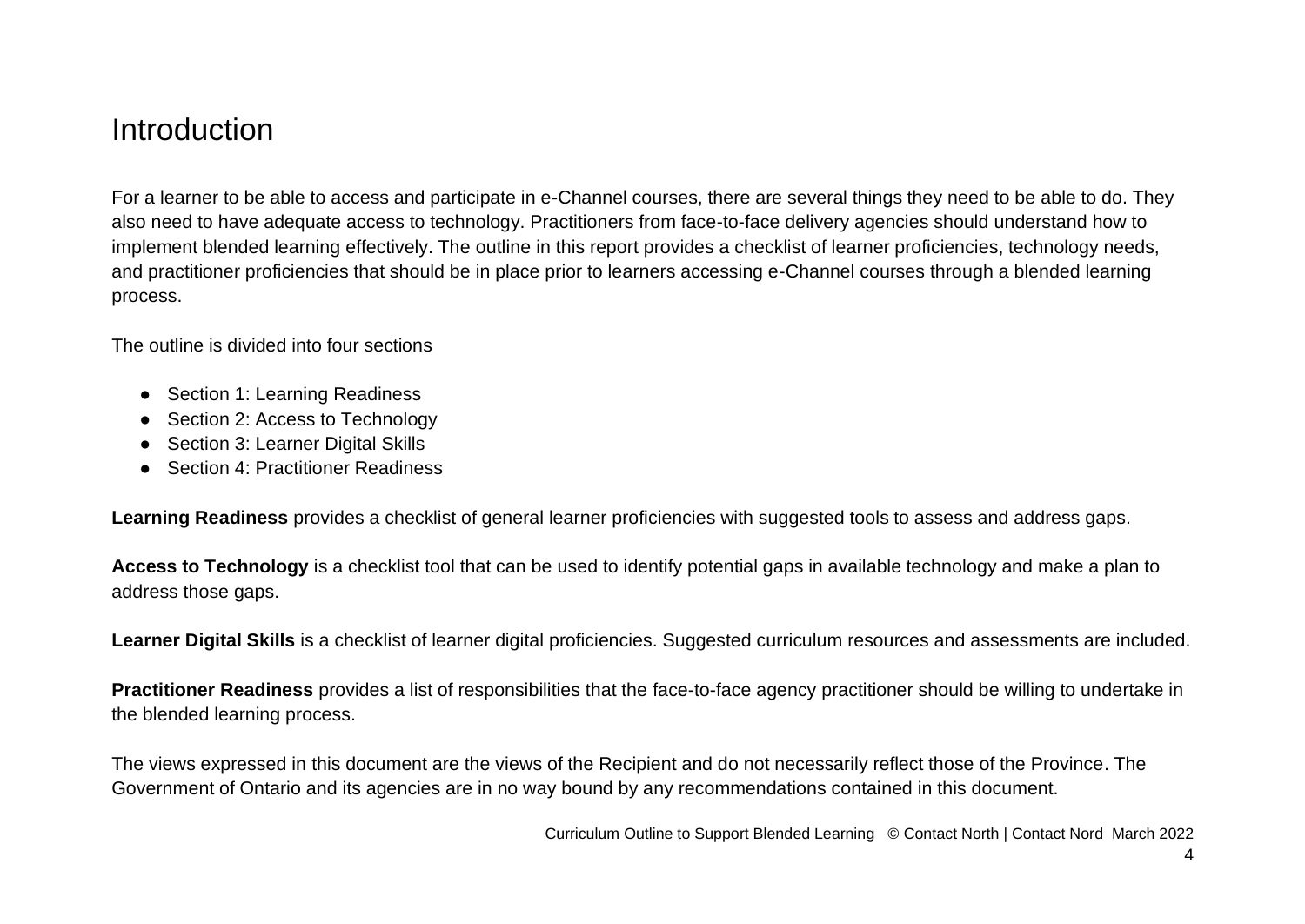### <span id="page-4-0"></span>Section 1: Learning Readiness

Learners should demonstrate readiness prior to accessing an e-Channel course. Readiness involves a number of different factors. The proficiencies below provide checklists for key areas of learner readiness. Each proficiency has curriculum and/or assessment resources that can be accessed to assess learner skills or behaviours or support the acquisition of those skills or behaviours.

<span id="page-4-1"></span>

| <b>Learner Proficiency</b>                                                                                                                                                                                                                                                                                                                                                                                                                                                         | <b>Curriculum and Assessment Resources</b>                                                                                                                                                                                                                                                                                                                                                                                                                                                                                                                                                                     |
|------------------------------------------------------------------------------------------------------------------------------------------------------------------------------------------------------------------------------------------------------------------------------------------------------------------------------------------------------------------------------------------------------------------------------------------------------------------------------------|----------------------------------------------------------------------------------------------------------------------------------------------------------------------------------------------------------------------------------------------------------------------------------------------------------------------------------------------------------------------------------------------------------------------------------------------------------------------------------------------------------------------------------------------------------------------------------------------------------------|
| Commitment to the LBS program<br>and readiness to learn<br>The learner:                                                                                                                                                                                                                                                                                                                                                                                                            | <b>GCF LearnFree</b><br><b>Critical Thinking and Decision Making</b><br>https://edu.gcfglobal.org/en/problem-solving-and-decision-making/<br><b>Online Tutorial</b>                                                                                                                                                                                                                                                                                                                                                                                                                                            |
| attends the program on a regular<br>basis<br>has basic reading, writing, speaking,<br>and listening skills<br>is self-motivated<br>is confident in their ability to learn<br>asks questions<br>is comfortable advocating for self<br>$\Box$<br>knows what their learning style is and<br>$\Box$<br>how it can affect online learning<br>can think critically and solve problems<br>$\Box$<br>is comfortable making decisions<br>understands the nuances of online<br>communication | <b>Rumie Bytes</b><br>What are soft skills?<br>https://learn.rumie.org/jR/bytes/what-are-soft-skills/<br><b>Online Tutorial</b><br>How to succeed as an online learner<br>https://learn.rumie.org/jR/bytes/how-to-succeed-as-an-online-learner/<br><b>Online Tutorial</b><br>How to stay focused during online learning<br>https://learn.rumie.org/jR/bytes/how-to-stay-focused-during-online-learning/<br><b>Online Tutorial</b><br>How can I build a strong relationship with my online instructor?<br>https://learn.rumie.org/jR/bytes/how-can-i-build-a-strong-relationship-with-my-<br>online-instructor/ |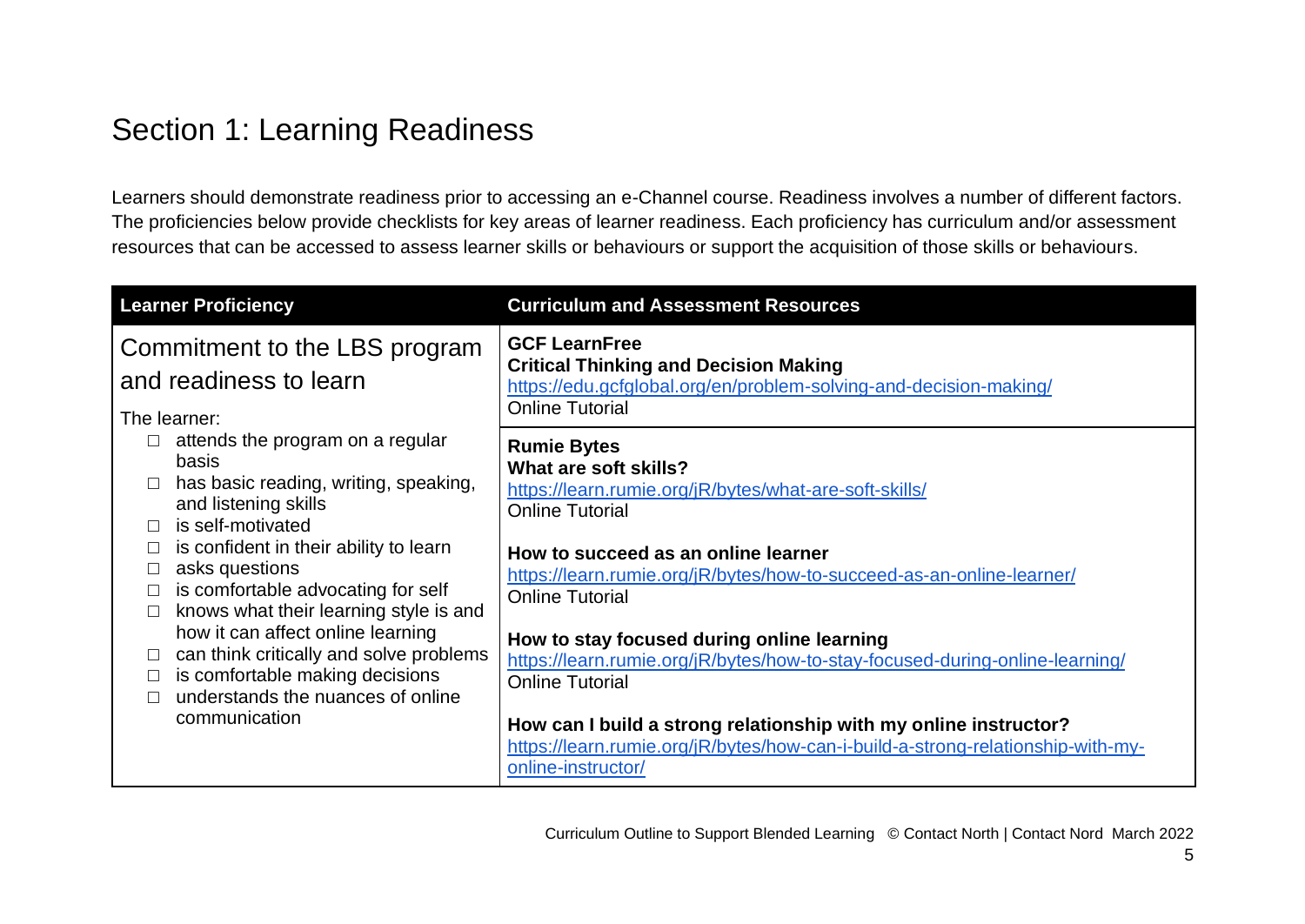<span id="page-5-0"></span>

|                                                                                                                                                                                                                                                                                     | <b>Online Tutorial</b><br>How Can I Work Well Independently<br>https://learn.rumie.org/jR/bytes/how-can-i-work-well-independently/<br><b>Online Tutorial</b>                             |
|-------------------------------------------------------------------------------------------------------------------------------------------------------------------------------------------------------------------------------------------------------------------------------------|------------------------------------------------------------------------------------------------------------------------------------------------------------------------------------------|
| Comfortable Trying to Learn<br>Online                                                                                                                                                                                                                                               | You Don't Need to Be Afraid of Computers (LLSC)<br>https://www.llsc.on.ca/digital-literacy-modules<br><b>PDF/Word/Interactive Documents</b>                                              |
| The learner knows:<br>how to interact with or process<br>$\Box$<br>information on computer screen-i.e.,<br>how to "read" on a computer screen<br>how to overcome their fear of<br>computers and technology                                                                          | LinkedIn<br>Fear of computers among people and how to overcome it<br>https://www.linkedin.com/pulse/fear-computers-among-people-how-overcome-<br>assrafun-naher<br><b>Online Article</b> |
| some common myths about<br>technology<br>not to blame themselves when<br>technology doesn't work<br>where they can use computers for<br>free<br>if lacking any of the above, has<br>$\Box$<br>compensatory support system (peer<br>mentor, tutor, family support) to assist<br>them | <b>Rumie Bytes</b><br>4 ways to become more comfortable with technology<br>https://learn.rumie.org/jR/bytes/4-ways-to-become-more-comfortable-with-<br>technology/<br>Online tutorial    |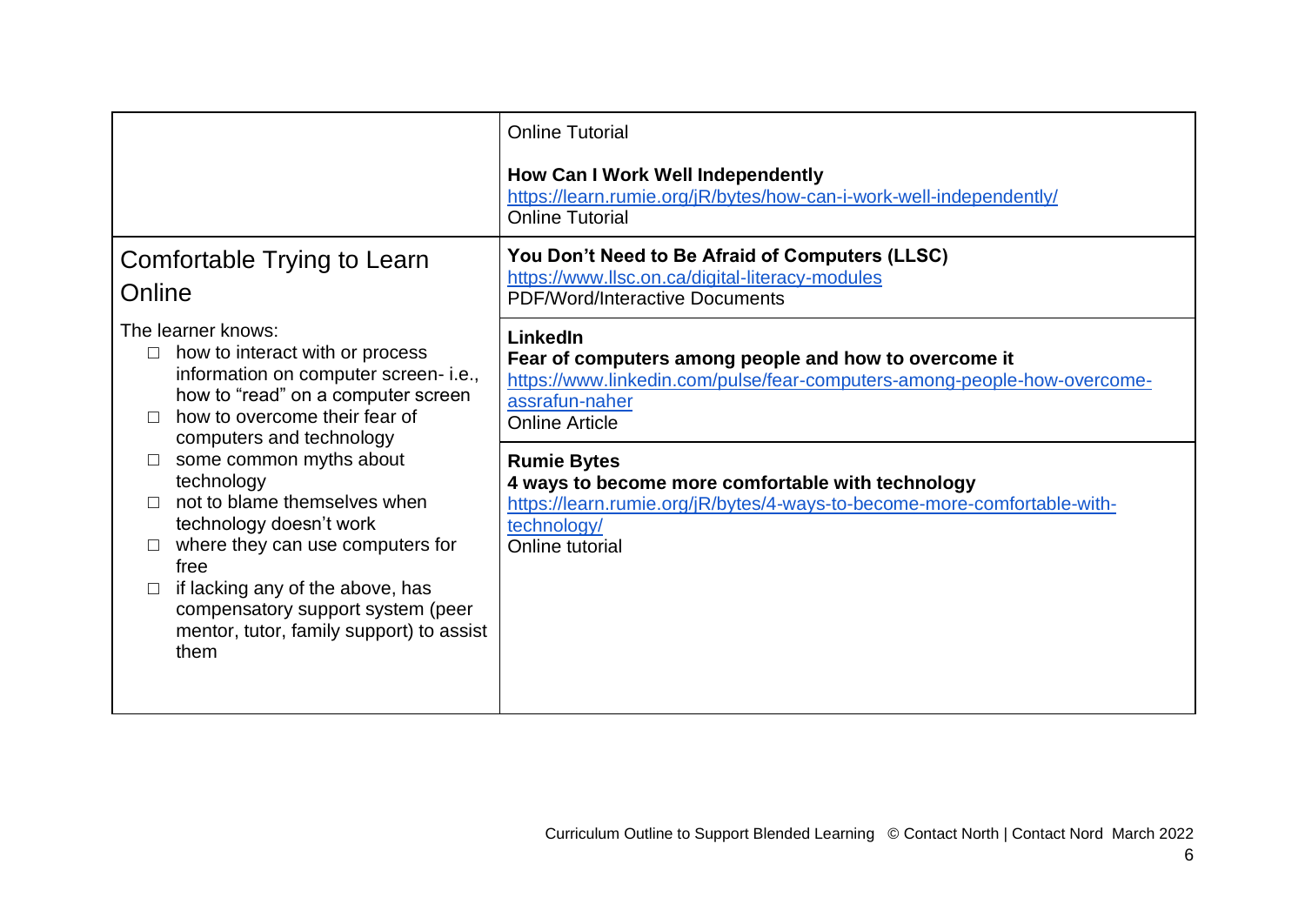<span id="page-6-1"></span><span id="page-6-0"></span>

| <b>Goal Setting and Organization</b><br><b>Skills</b><br>The learner knows:<br>how to set goals<br>$\Box$<br>what their goal(s) are<br>how to create a learning or study<br>schedule<br>how to use a calendar effectively for<br>learning | <b>Google for Education Applied Digital Skills</b><br><b>Create a Study Schedule to Meet Your Goals</b><br>https://applieddigitalskills.withgoogle.com/c/middle-and-high-school/en/create-a-<br>study-schedule-to-meet-your-goals/overview.html<br><b>Online Tutorial</b><br>**Note this is advanced |
|-------------------------------------------------------------------------------------------------------------------------------------------------------------------------------------------------------------------------------------------|------------------------------------------------------------------------------------------------------------------------------------------------------------------------------------------------------------------------------------------------------------------------------------------------------|
|                                                                                                                                                                                                                                           | <b>Google for Education Applied Digital Skills</b><br><b>Organize Your Day with Google Calendar</b><br>https://applieddigitalskills.withgoogle.com/c/college-and-continuing-<br>education/en/organize-your-day-with-google-calendar/overview.html<br><b>Online Tutorial</b>                          |
|                                                                                                                                                                                                                                           | <b>Rumie Bytes</b><br><b>Set and Achieve Smart Goals</b><br>https://learn.rumie.org/jR/bytes/set-and-achieve-smart-goals/<br><b>Online Tutorial</b>                                                                                                                                                  |
| Basic Understanding of<br>Computers                                                                                                                                                                                                       | <b>Intro to Computers (LLSC)</b><br>https://www.llsc.on.ca/digital-literacy-modules<br><b>PDF/Word/Interactive Documents</b>                                                                                                                                                                         |
| The learner knows:<br>what a computer system is<br>the parts of a computer system<br>the basic parts of a computer<br>(hardware)<br>common peripheral devices used with<br>computers<br>how to turn a computer on and off                 | <b>Parts of a Computer (LLSC)</b><br>https://www.llsc.on.ca/digital-literacy-modules<br><b>PDF/Word/Interactive Documents</b>                                                                                                                                                                        |
|                                                                                                                                                                                                                                           | <b>LBS Digital Literacy Curriculum (CESBA)</b><br><b>Looking at My Computer section</b><br>https://cesba.com/cesba-launches-lbs-digital-curriculum/<br><b>PDF</b>                                                                                                                                    |
|                                                                                                                                                                                                                                           | <b>GCF LearnFree</b>                                                                                                                                                                                                                                                                                 |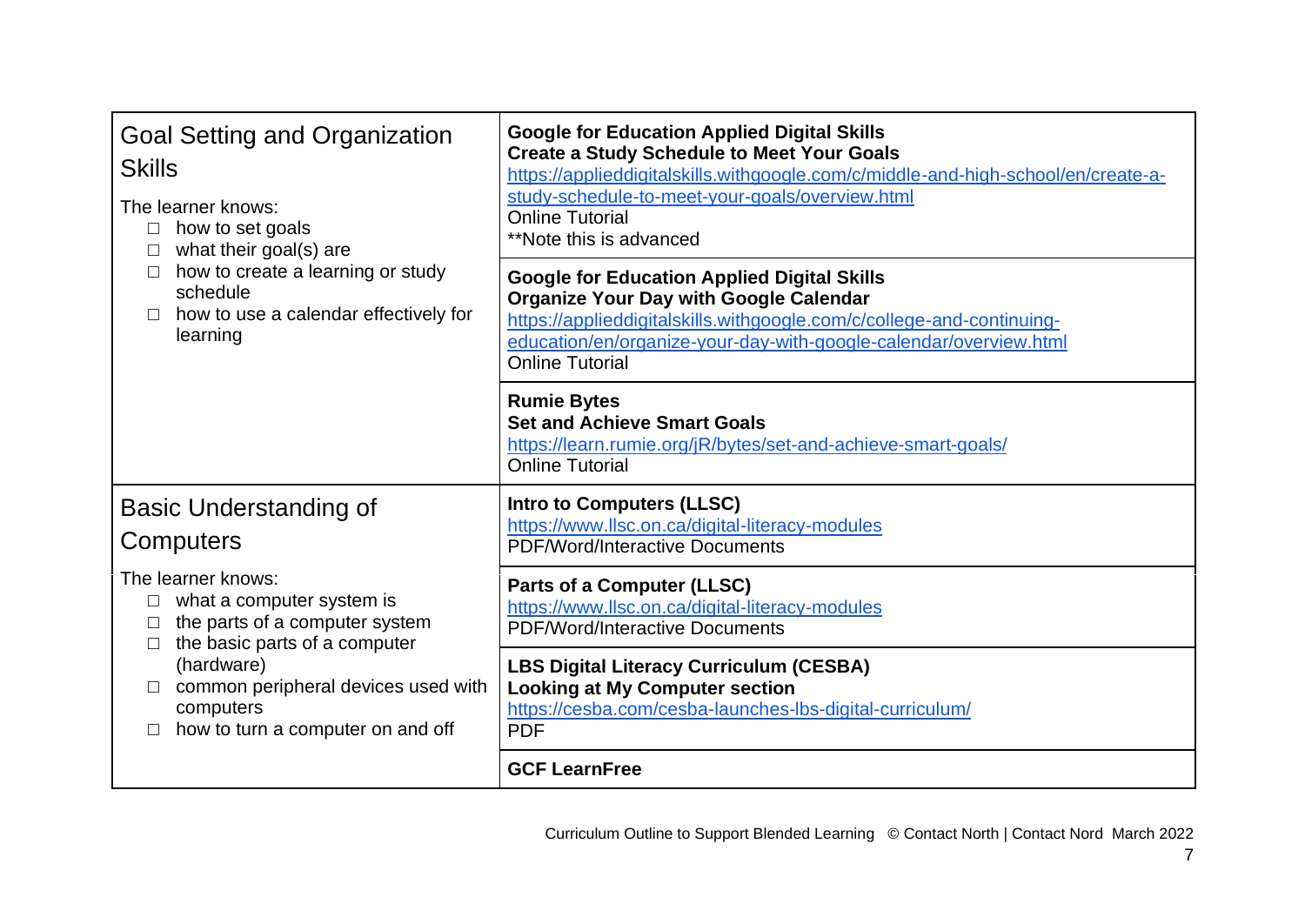<span id="page-7-1"></span><span id="page-7-0"></span>

|                                                                                                                                                                                              | <b>Computer Basics</b><br>https://edu.gcfglobal.org/en/computerbasics/<br><b>Online Tutorial</b>                                                                                                        |
|----------------------------------------------------------------------------------------------------------------------------------------------------------------------------------------------|---------------------------------------------------------------------------------------------------------------------------------------------------------------------------------------------------------|
|                                                                                                                                                                                              | <b>Contact North</b><br><b>Computer Basics- an e-Channel Help Playlist</b><br>https://www.youtube.com/watch?v=GwG6aXka1us&list=PLbWQVkumzbUeiF1-<br>qft6ACcSddCheFQw9<br><b>Online YouTube Playlist</b> |
|                                                                                                                                                                                              | <b>Northstar</b><br><b>Basic Computer Skills</b><br>https://assessment.digitalliteracyassessment.org/basic-computer-skills-1<br><b>Online Assessment</b>                                                |
| <b>Personal and Private Online</b><br>Information                                                                                                                                            | <b>Personal and Private Information Online (LLSC)</b><br>https://www.llsc.on.ca/digital-literacy-modules<br><b>PDF/Word/Interactive Documents</b>                                                       |
| The learner knows:<br>the difference between personal and<br>private information<br>what identity theft is                                                                                   | <b>LBS Digital Literacy Curriculum (CESBA)</b><br><b>Personal and Private Information Online section</b><br>https://cesba.com/cesba-launches-lbs-digital-curriculum/<br><b>PDF</b>                      |
| <b>Digital Footprint</b><br>The learner knows<br>what a digital footprint is<br>what a digital footprint might contain<br>how a digital footprint can affect other<br>things like employment | My Digital or Online Footprint (LLSC)<br>https://www.llsc.on.ca/digital-literacy-modules<br><b>PDF/Word/Interactive Documents</b>                                                                       |
|                                                                                                                                                                                              | <b>Northstar</b><br><b>Digital Footprint</b><br>https://assessment.digitalliteracyassessment.org/digital-footprint-2<br><b>Online Assessment</b>                                                        |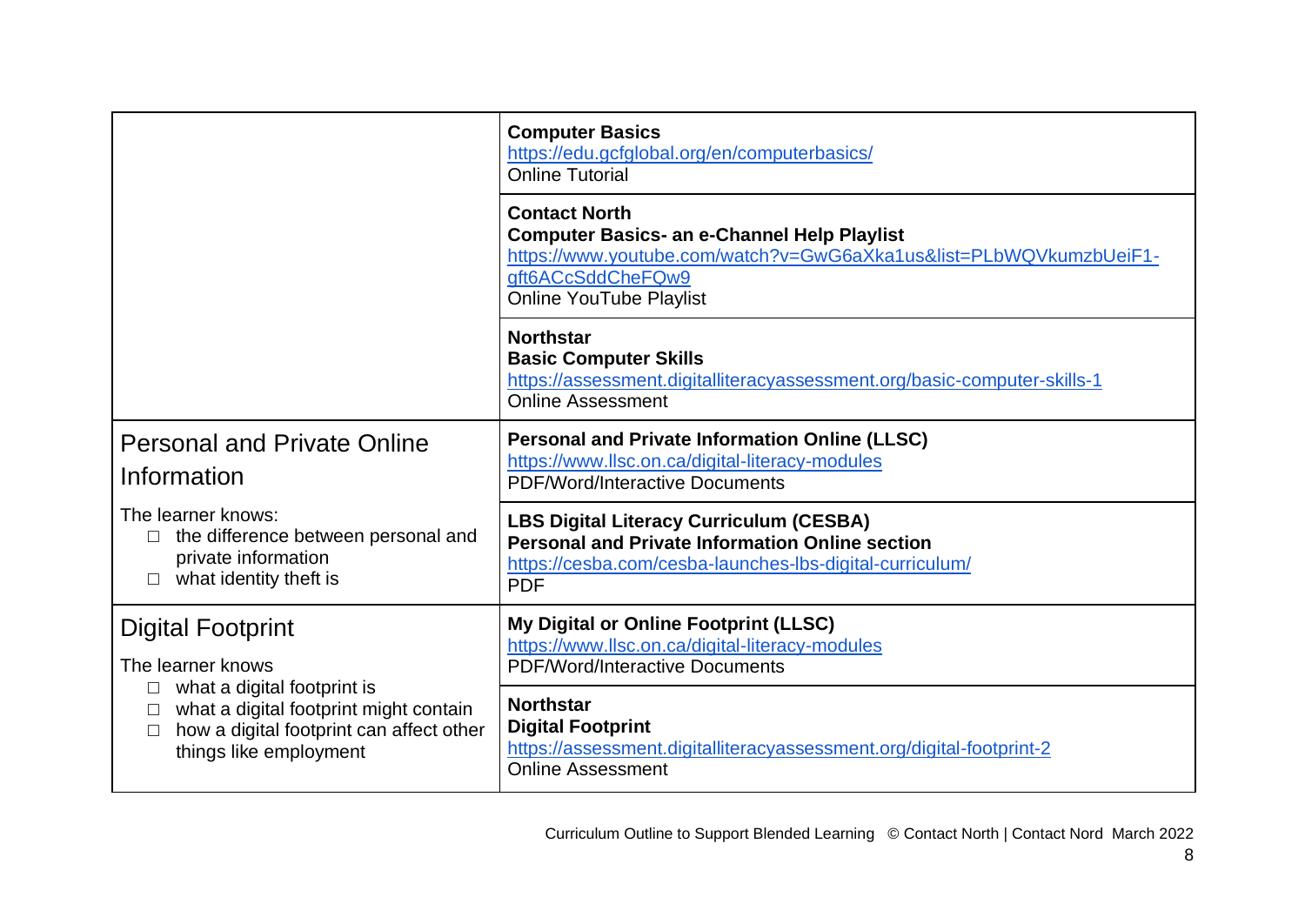<span id="page-8-0"></span>

| Note: A digital footprint is the information<br>about a person that exists on the internet as<br>a result of their online activity |                                                                                                                                              |
|------------------------------------------------------------------------------------------------------------------------------------|----------------------------------------------------------------------------------------------------------------------------------------------|
| Manage Learning<br>the learner successfully completes<br>Milestone 57 or Milestone 57a                                             | <b>OALCF</b><br>Milestone 57 or Milestone 57a<br><b>Manage Learning</b><br>https://oalcf-repository.ca/en/home<br><b>PDF Assessment Tool</b> |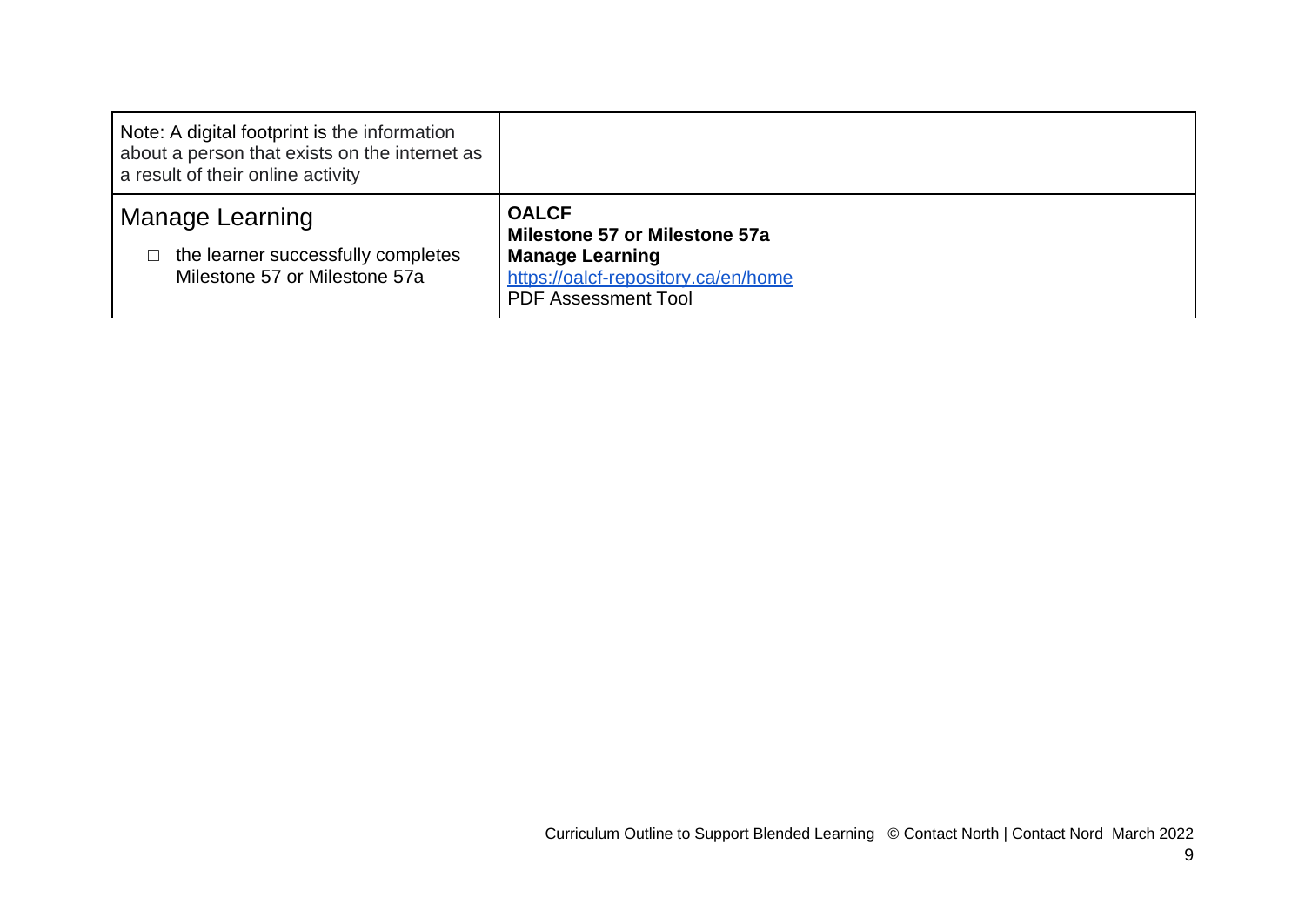#### <span id="page-9-0"></span>Section 2: Access to Technology

In order to participate in e-Channel classes, learners need to have access to adequate technology. This includes hardware, software, reliable high-speed Internet, and peripherals. In a blended learning situation, learners often participate in e-Channel classes while on-site at face-to-face delivery agencies. Technology needs to be addressed on-site to ensure a learner can fully participate. If a learner is participating in an e-Channel course off-site (e.g. in their own home), the access to technology section should be reviewed with them to make sure they have everything in place.

Learners should also have clear instructions about what to do if they experience a "glitch". This should include a list of steps to take and who to contact should they experience difficulties. It is important for learners to know that technology-related issues happen all the time and that they aren't the "fault" of the learner.

This section provides a checklist of necessary technology. If items are missing, creating a plan to address the gap before a learner starts an e-Channel course will help ensure the process is smoother for the learner.

| Item                                              | Yes | <b>No</b> | If no, plan of action |
|---------------------------------------------------|-----|-----------|-----------------------|
| Desktop or laptop computer                        |     |           |                       |
| External mouse and keyboard<br>if using a laptop  |     |           |                       |
| High-speed Internet with<br>reliable connectivity |     |           |                       |
| Unlimited or adequate data<br>plan                |     |           |                       |
| Current and supported version                     |     |           |                       |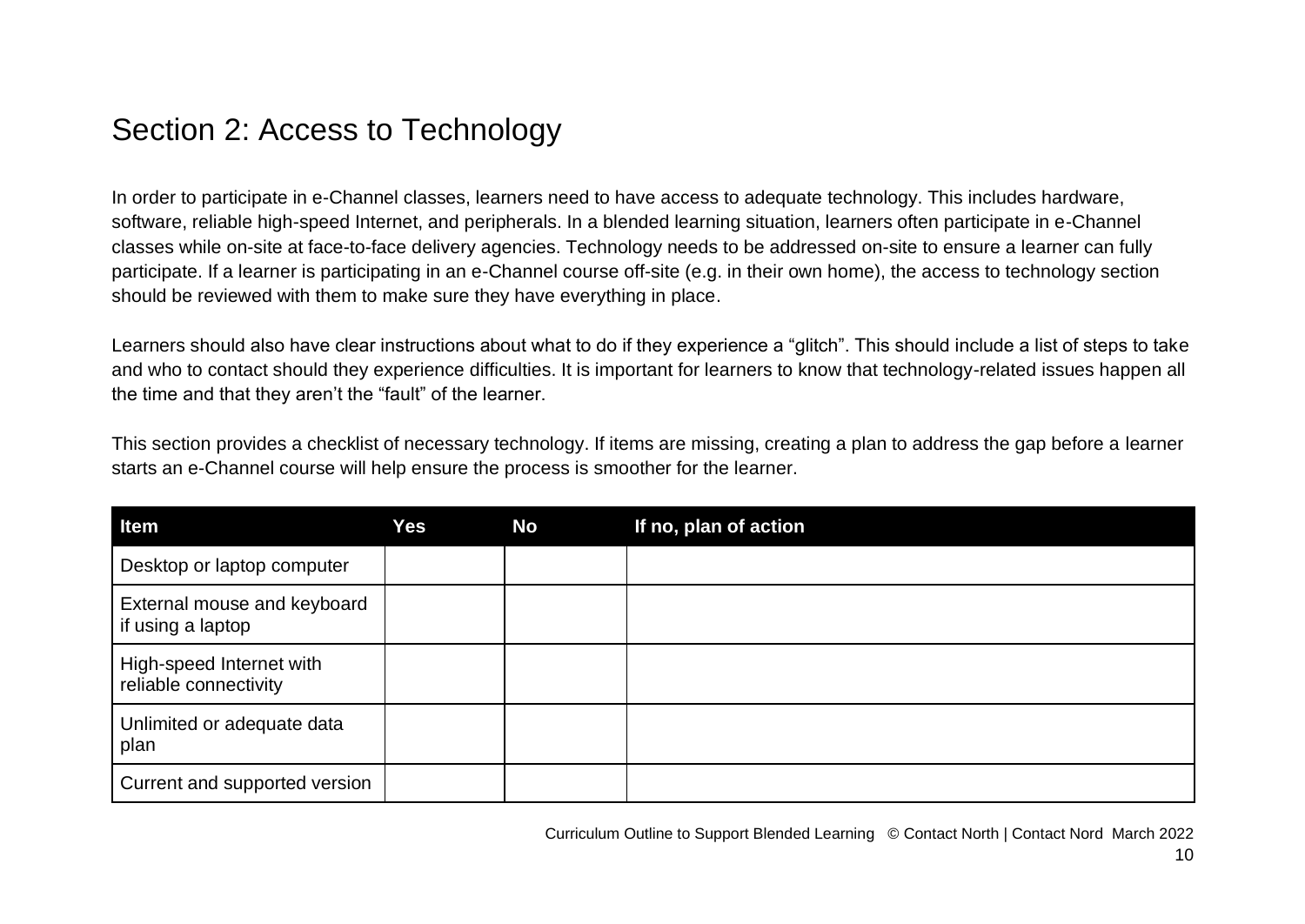| of Windows or macOS<br>operating system                                                        |  |  |
|------------------------------------------------------------------------------------------------|--|--|
| Current and supported web<br>browser                                                           |  |  |
| Headphones with integrated<br>microphone (or<br>speakers/microphone<br>integrated into device) |  |  |
| Video camera                                                                                   |  |  |
| Up-to-date virus protection on<br>device                                                       |  |  |
| Access to personal email if<br>using an organizational<br>computer                             |  |  |
| Access to software (e.g.<br>Microsoft Office                                                   |  |  |
| Printer                                                                                        |  |  |

#### **Other considerations:**

- If the learner is accessing e-Channel at a service delivery agency are there organizational firewalls that may cause issues?
- If the learner does not have adequate access to technology is there an alternative site they can use (e.g. Contact North Centre, local library)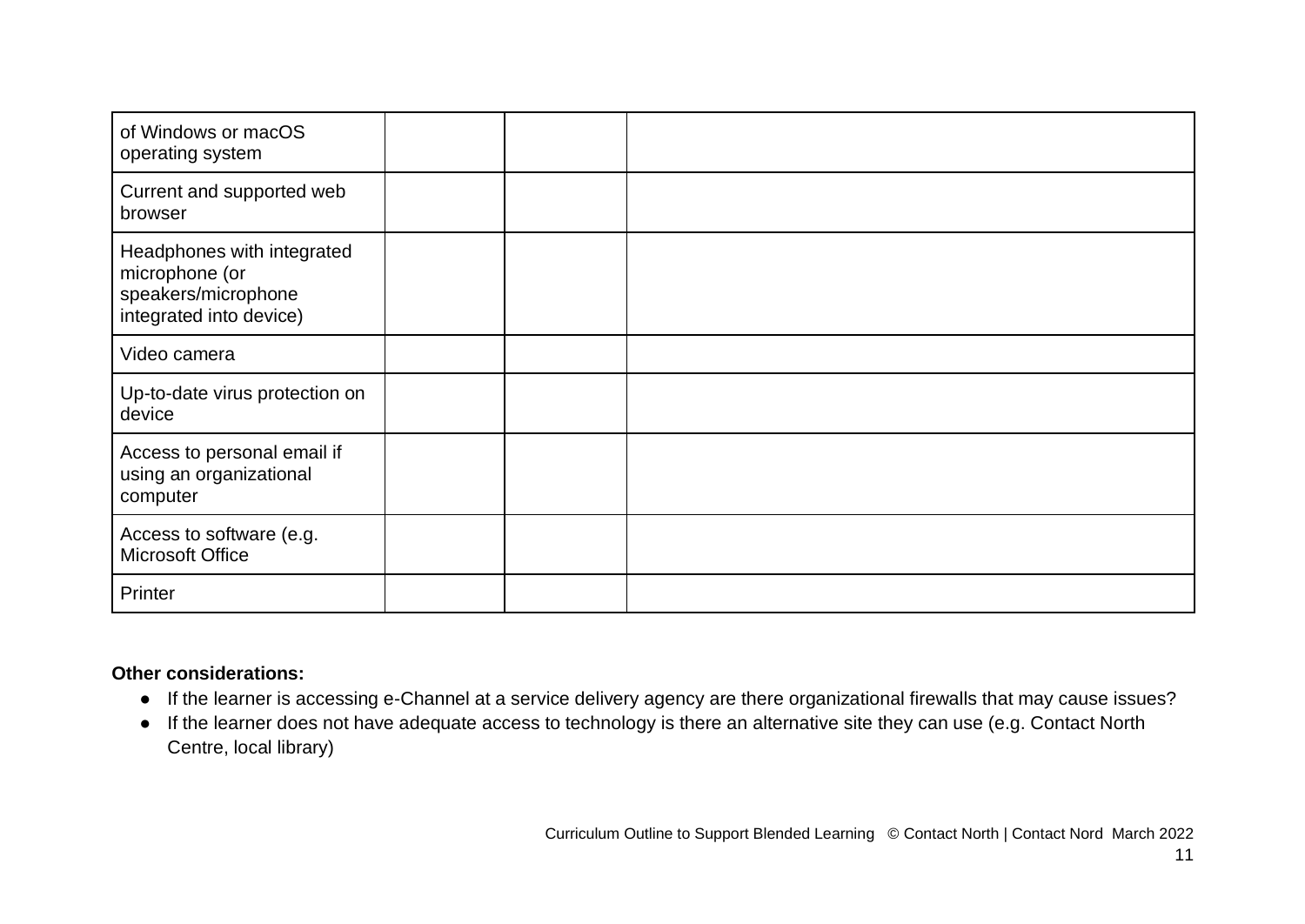### <span id="page-11-0"></span>Section 3: Learner Digital Skills

Participation in most e-Channel courses requires learners to have basic digital skills. Although not comprehensive, the list of learner proficiencies in this section outlines many of those skills. Each proficiency has curriculum and/or assessment resources that can be accessed to assess learner skills or support the acquisition of those skills. Not all of the skills included are pre-requisites, it depends on the level of support a classroom provider can give. It is important to note that proficiency does not necessarily require mastery of each skill.

<span id="page-11-1"></span>

| <b>Learner Proficiency</b>                                                                                               | <b>Curriculum and Assessment Resources</b>                                                                                                                        |
|--------------------------------------------------------------------------------------------------------------------------|-------------------------------------------------------------------------------------------------------------------------------------------------------------------|
| Types on a computer keyboard<br>The learner knows:<br>how a keyboard works<br>how to type adequately using a<br>keyboard | Typing on a Computer Keyboard (LLSC)<br>https://www.llsc.on.ca/digital-literacy-modules<br><b>PDF/Word/Interactive Documents</b>                                  |
|                                                                                                                          | <b>LBS Digital Literacy Curriculum (CESBA)</b><br><b>Looking at My Computer section</b><br>https://cesba.com/cesba-launches-lbs-digital-curriculum/<br><b>PDF</b> |
|                                                                                                                          | <b>GCF LearnFree</b><br><b>Typing Tutorial</b><br>https://edu.gcfglobal.org/en/typing/<br><b>Online Tutorial</b>                                                  |
|                                                                                                                          | <b>Typing Games Zone</b><br>https://www.typinggames.zone/<br>Online Games to practice typing                                                                      |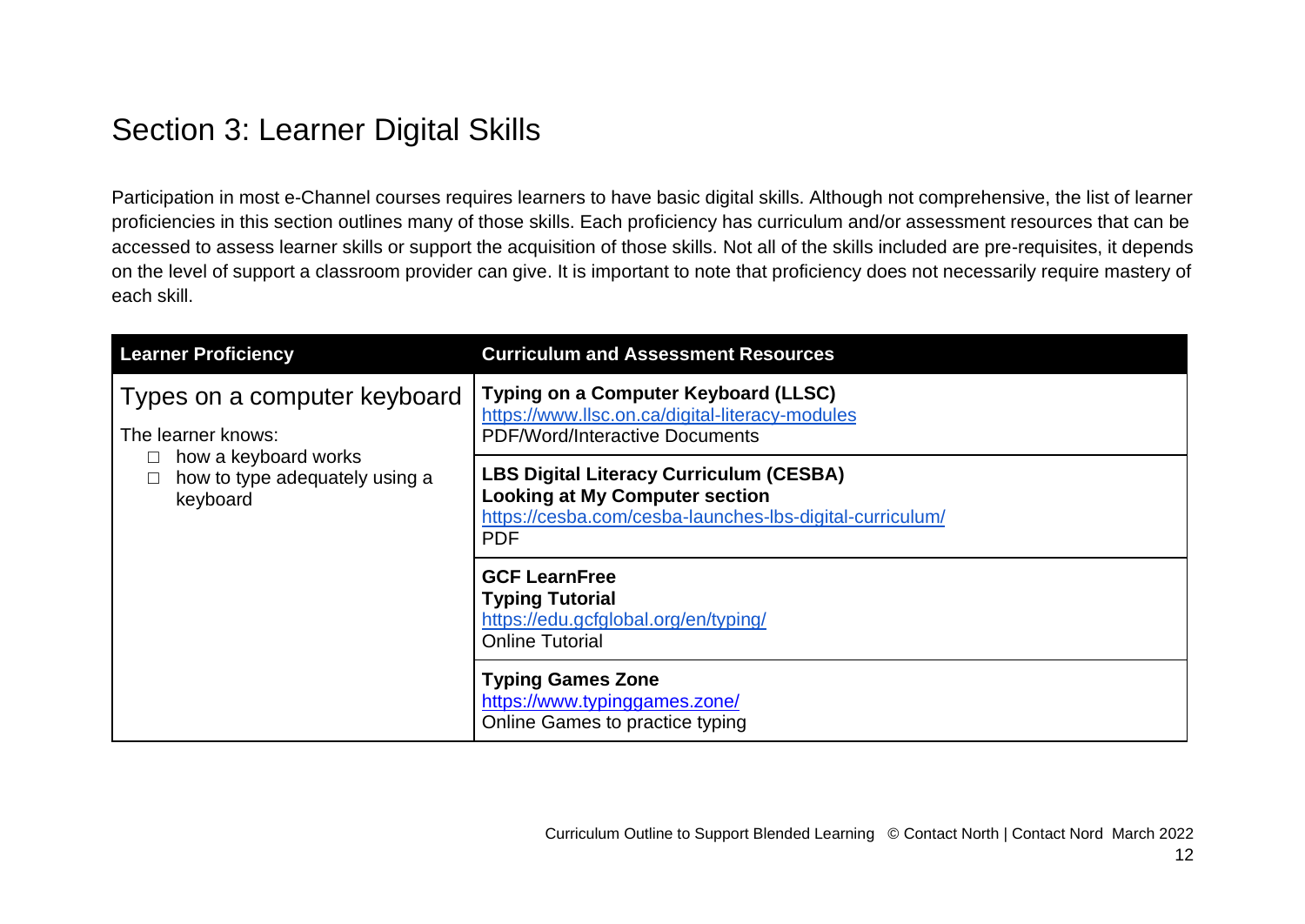<span id="page-12-0"></span>

| Uses a computer mouse and<br>laptop touchpad<br>The learner knows:<br>the basic parts of a mouse<br>the difference between a mouse<br>and a touchpad<br>how to use a mouse | <b>GCF LearnFree</b><br><b>Mouse Tutorial</b><br>https://edu.gcfglobal.org/en/mousetutorial/mouse-tutorial/1/<br><b>Online Tutorial</b>                           |
|----------------------------------------------------------------------------------------------------------------------------------------------------------------------------|-------------------------------------------------------------------------------------------------------------------------------------------------------------------|
|                                                                                                                                                                            | <b>Computer Mouse and Laptop Touchpad (LLSC)</b><br>https://www.llsc.on.ca/digital-literacy-modules<br><b>PDF/Word/Interactive Documents</b>                      |
|                                                                                                                                                                            | <b>LBS Digital Literacy Curriculum (CESBA)</b><br><b>Looking at My Computer section</b><br>https://cesba.com/cesba-launches-lbs-digital-curriculum/<br><b>PDF</b> |
|                                                                                                                                                                            | <b>GCF LearnFree</b><br><b>Mouse Tutorial</b><br>https://edu.gcfglobal.org/en/mousetutorial/<br><b>Online Tutorial</b>                                            |
|                                                                                                                                                                            | <b>Mouse Practice</b><br>https://mouse-practice.com/<br>Online Games to practice using a mouse                                                                    |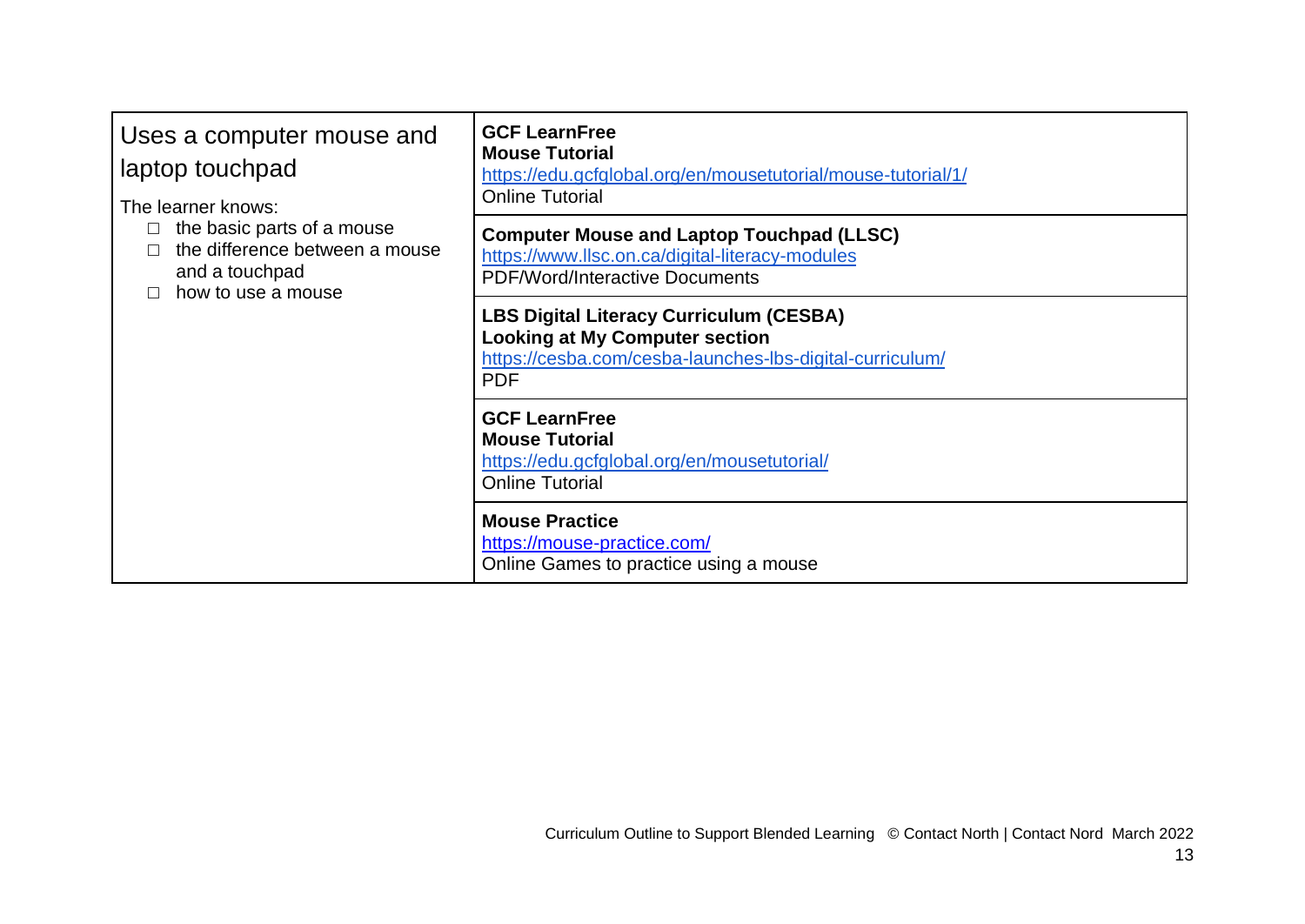<span id="page-13-1"></span><span id="page-13-0"></span>

| Understands operating<br>systems                                                                                                        | <b>Operating Systems (LLSC)</b><br>https://www.llsc.on.ca/digital-literacy-modules<br><b>PDF/Word/Interactive Documents</b>                             |
|-----------------------------------------------------------------------------------------------------------------------------------------|---------------------------------------------------------------------------------------------------------------------------------------------------------|
| The learner knows:<br>what an operating system is<br>what is on the desktop of Windows<br>how to open an application                    | <b>GCF LearnFree</b><br><b>Windows Tutorials</b><br>https://edu.gcfglobal.org/en/topics/windows/<br>Online Tutorials for different versions of Windows. |
|                                                                                                                                         | <b>Northstar</b><br><b>Windows</b><br>https://assessment.digitalliteracyassessment.org/windows-win10-1<br>Online Assessment (Windows 10)                |
| Understands what the Internet<br>is and what a web browser is                                                                           | The Internet and Web Browsers (LLSC)<br>https://www.llsc.on.ca/digital-literacy-modules<br><b>PDF/Word/Interactive Documents</b>                        |
| The learner knows:<br>what the internet is<br>what an Internet browser is<br>how to use some common<br>functions in an Internet browser | <b>GCF LearnFree</b><br><b>Internet</b><br>https://edu.gcfglobal.org/en/topics/internet/<br>Online Tutorials for various online browsers.               |
|                                                                                                                                         | <b>Northstar</b><br><b>Internet Basics</b><br>https://assessment.digitalliteracyassessment.org/internet-basics-1<br><b>Online Assessment</b>            |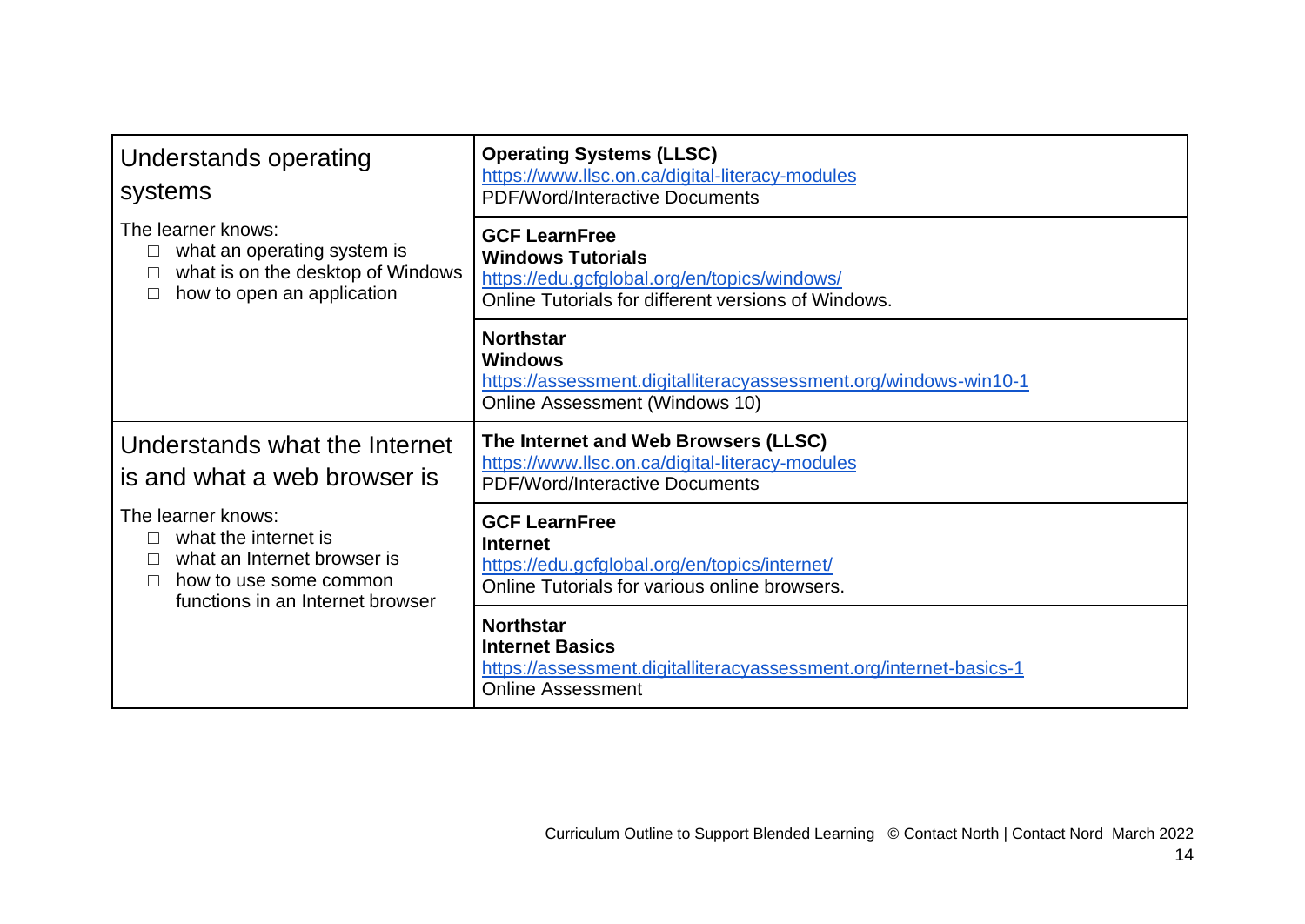<span id="page-14-2"></span><span id="page-14-1"></span><span id="page-14-0"></span>

| Understands how to use a<br>search engine on the Internet                                                                                                                            | <b>Internet Search Engines (LLSC)</b><br>https://www.llsc.on.ca/digital-literacy-modules<br><b>PDF/Word/Interactive Documents</b>                              |
|--------------------------------------------------------------------------------------------------------------------------------------------------------------------------------------|----------------------------------------------------------------------------------------------------------------------------------------------------------------|
| The learner knows:<br>what a search engine is<br>$\Box$<br>some of the most popular search<br>engines<br>how to use a search engine to find<br>information                           | <b>LBS Digital Literacy Curriculum (CESBA)</b><br>Looking on the Internet section<br>https://cesba.com/cesba-launches-lbs-digital-curriculum/<br><b>PDF</b>    |
|                                                                                                                                                                                      | <b>GCF Learn Free</b><br><b>Search Better</b><br>https://edu.gcfglobal.org/en/search-better-2018/<br>Online Tutorial - includes video playlist on YouTube      |
| Can create a password<br>The learner knows:<br>what a password is<br>how to create a strong password                                                                                 | <b>GCF LearnFree</b><br><b>Creating Strong Passwords</b><br>https://edu.gcfglobal.org/en/internetsafety/creating-strong-passwords/1/<br><b>Online Tutorial</b> |
| Can set up an online account<br>The learner knows:<br>what a Google or Microsoft<br>$\Box$<br>account is<br>how to set up an account<br>$\mathbb{R}^n$<br>how to login to an account | <b>GCF LearnFree</b><br><b>Google Account</b><br>https://edu.gcfglobal.org/en/googleaccount/<br><b>Online Tutorial</b>                                         |
|                                                                                                                                                                                      | <b>GCF LearnFree</b><br><b>Microsoft Account</b><br>https://edu.gcfglobal.org/en/microsoftaccount/<br><b>Online Tutorial</b>                                   |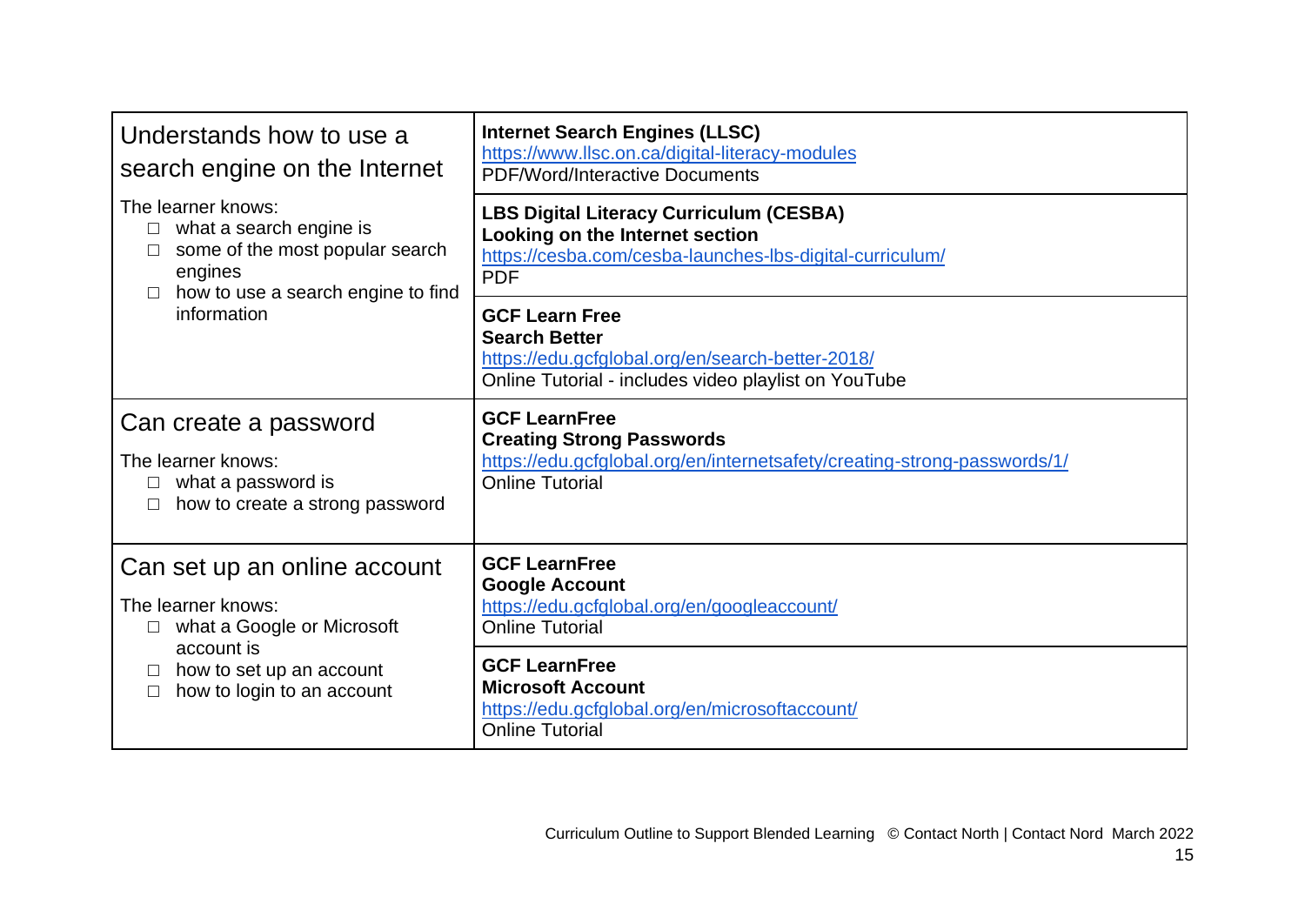<span id="page-15-1"></span><span id="page-15-0"></span>

| Use digital technology<br>the learner successfully completes<br>Milestone 54 or Milestone 54a                                                                                                                                                                                                                                                                                                                                                                        | <b>OALCF</b><br>Milestone 54 or Milestone 54a<br><b>Use Digital Technology</b><br>https://oalcf-repository.ca/en/home<br><b>PDF Assessment Tool</b>                                                                                                                                       |
|----------------------------------------------------------------------------------------------------------------------------------------------------------------------------------------------------------------------------------------------------------------------------------------------------------------------------------------------------------------------------------------------------------------------------------------------------------------------|-------------------------------------------------------------------------------------------------------------------------------------------------------------------------------------------------------------------------------------------------------------------------------------------|
| Has email and can use it<br>The learner knows:<br>what email is<br>how to set up an email account<br>some basic email features<br>how to send a simple email<br>how to reply to an email<br>$\Box$<br>how to attach a document to an<br>$\Box$<br>email<br>when to send an email and when<br>$\Box$<br>to contact someone directly (e.g.<br>by phone)<br>how to check a junk mail folder<br>$\Box$<br>regularly<br>how to change email security<br>$\Box$<br>options | <b>Email Basics (LLSC)</b><br>https://www.llsc.on.ca/digital-literacy-modules<br><b>PDF/Word/Interactive Documents</b><br><b>LBS Digital Literacy Curriculum (CESBA)</b><br><b>Learning about Email section</b><br>https://cesba.com/cesba-launches-lbs-digital-curriculum/<br><b>PDF</b> |
|                                                                                                                                                                                                                                                                                                                                                                                                                                                                      | <b>GCF LearnFree</b><br><b>Email Basics</b><br>https://edu.gcfglobal.org/en/topics/emailbasics/<br><b>Online Tutorials</b>                                                                                                                                                                |
|                                                                                                                                                                                                                                                                                                                                                                                                                                                                      | <b>Google for Education Applied Digital Skills</b><br><b>Communicate Using Email (Gmail)</b><br>https://applieddigitalskills.withgoogle.com/c/college-and-continuing-<br>education/en/communicate-using-email/overview.html<br><b>Online Tutorial</b>                                     |
|                                                                                                                                                                                                                                                                                                                                                                                                                                                                      | <b>Northstar</b><br><b>Using Email</b><br>https://assessment.digitalliteracyassessment.org/email-1<br><b>Online Assessment</b>                                                                                                                                                            |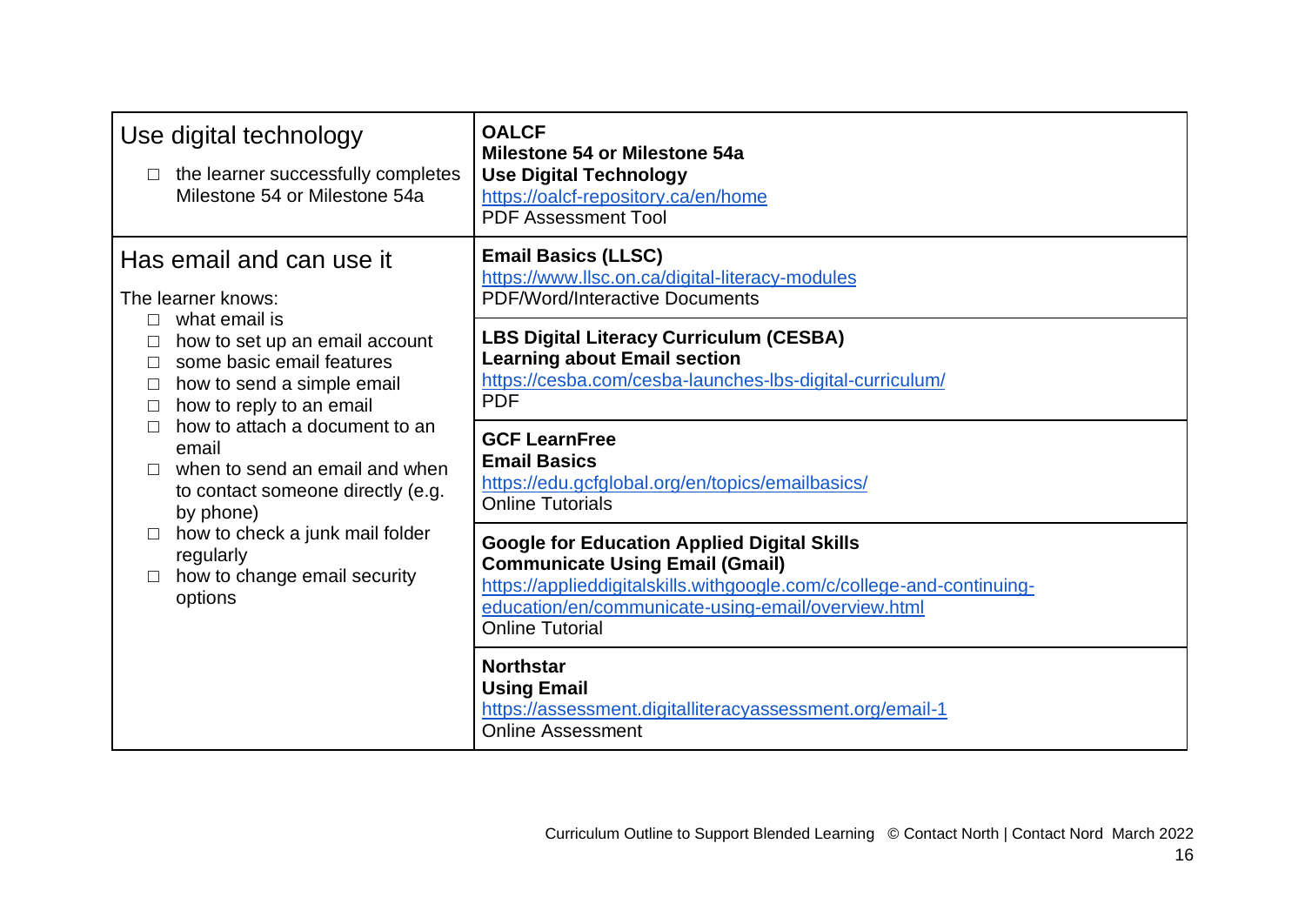<span id="page-16-2"></span><span id="page-16-1"></span><span id="page-16-0"></span>

| Communicate Ideas and<br>Information<br>the learner successfully completes<br>Milestone 23                                                                           | <b>OALCF</b><br><b>Milestone 23</b><br>Write an email to express interest and to provide information supporting a request<br>https://oalcf-repository.ca/en/home<br><b>PDF Assessment Tool</b>                 |
|----------------------------------------------------------------------------------------------------------------------------------------------------------------------|----------------------------------------------------------------------------------------------------------------------------------------------------------------------------------------------------------------|
| Can complete an online form<br>The learner knows:<br>$\Box$ common data you enter into an<br>online form or fillable form<br>how to fill in an online form<br>$\Box$ | <b>Online Forms (LLSC)</b><br>https://www.llsc.on.ca/digital-literacy-modules<br><b>PDF/Word/Interactive Documents</b>                                                                                         |
| Can use word processing<br>software                                                                                                                                  | <b>Application Software- Word (LLSC)</b><br>https://www.llsc.on.ca/digital-literacy-modules<br><b>PDF/Word/Interactive Documents</b>                                                                           |
| The learner knows:<br>$\Box$ what Microsoft Office and<br>Microsoft Word is<br>how to use some basic features of<br>$\Box$<br>Microsoft Word to create a<br>document | <b>LBS Digital Literacy Curriculum (CESBA)</b><br>Learning about Microsoft Word (MS Word) section<br>https://cesba.com/cesba-launches-lbs-digital-curriculum/<br><b>PDF</b>                                    |
|                                                                                                                                                                      | <b>LBS Digital Literacy Curriculum (CESBA)</b><br><b>Learning about Notepad section</b><br>https://cesba.com/cesba-launches-lbs-digital-curriculum/<br><b>PDF</b>                                              |
|                                                                                                                                                                      | <b>GCF LearnFree</b><br><b>Word Tutorial</b><br>https://edu.gcfglobal.org/en/word/<br>Online Tutorial - includes video playlist on YouTube<br>You can also access online tutorials for older versions of Word. |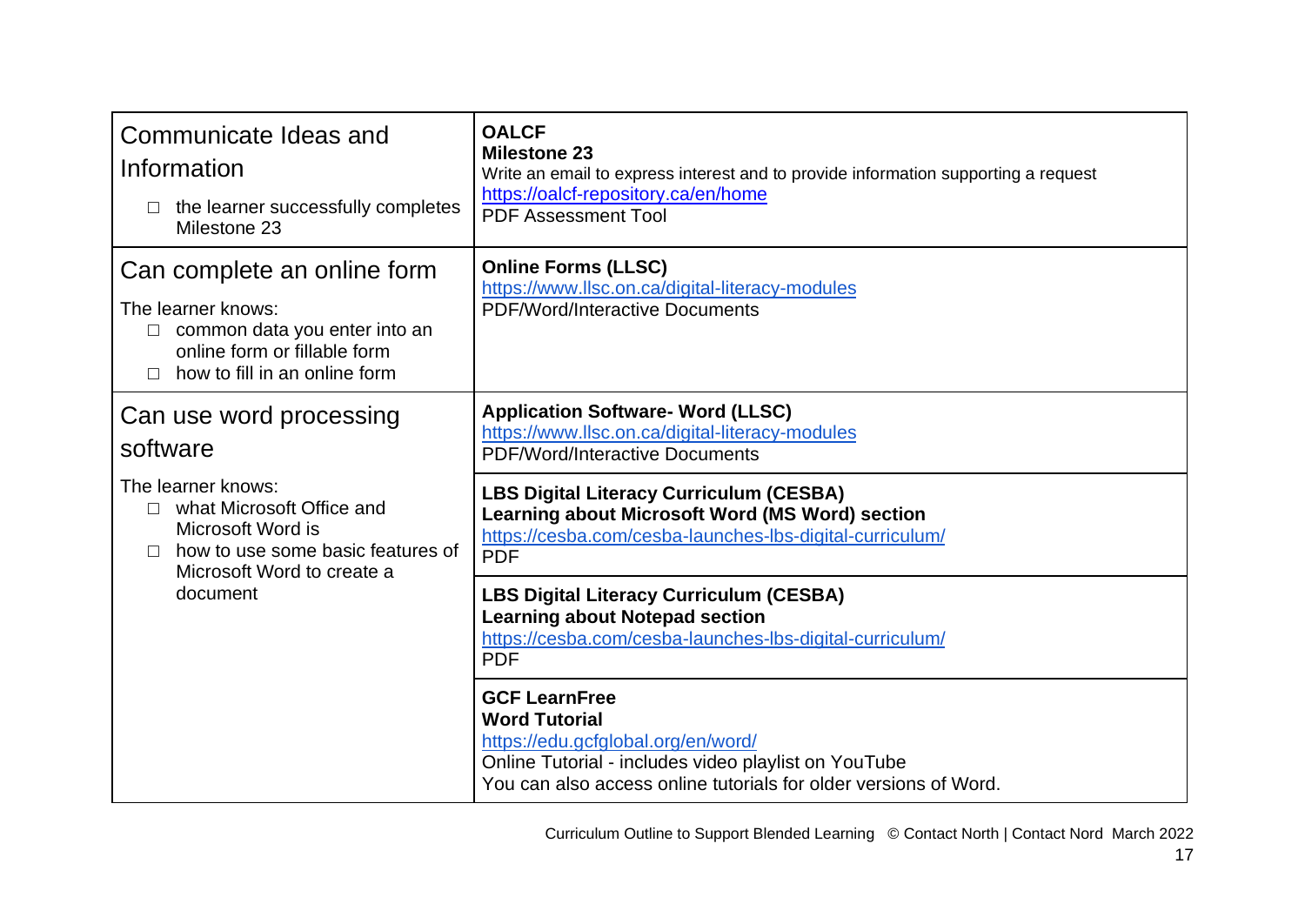<span id="page-17-1"></span><span id="page-17-0"></span>

|                                                                                                                                                      | <b>Northstar</b><br><b>Microsoft Word</b><br>https://assessment.digitalliteracyassessment.org/ms-word-office2016-1<br>Online Assessment (Word 2016)                   |
|------------------------------------------------------------------------------------------------------------------------------------------------------|-----------------------------------------------------------------------------------------------------------------------------------------------------------------------|
| Can create and save a PDF file<br>The learner knows:<br>what a PDF file is<br>how to save a document as a PDF<br>file                                | <b>GCF LearnFree</b><br>What is a PDF File?<br>https://edu.gcfglobal.org/en/basic-computer-skills/what-is-a-pdf-file/1/<br><b>Online Tutorial</b>                     |
| Can save and organize files on<br>a computer                                                                                                         | <b>Files and Folders (LLSC)</b><br>https://www.llsc.on.ca/digital-literacy-modules<br><b>PDF/Word/Interactive Documents</b>                                           |
| The learner knows:<br>what a file and folder are<br>icons for common file types<br>how to save a file<br>how to create folders and organize<br>files | <b>LBS Digital Literacy Curriculum (CESBA)</b><br>Learning about Folders and Images section<br>https://cesba.com/cesba-launches-lbs-digital-curriculum/<br><b>PDF</b> |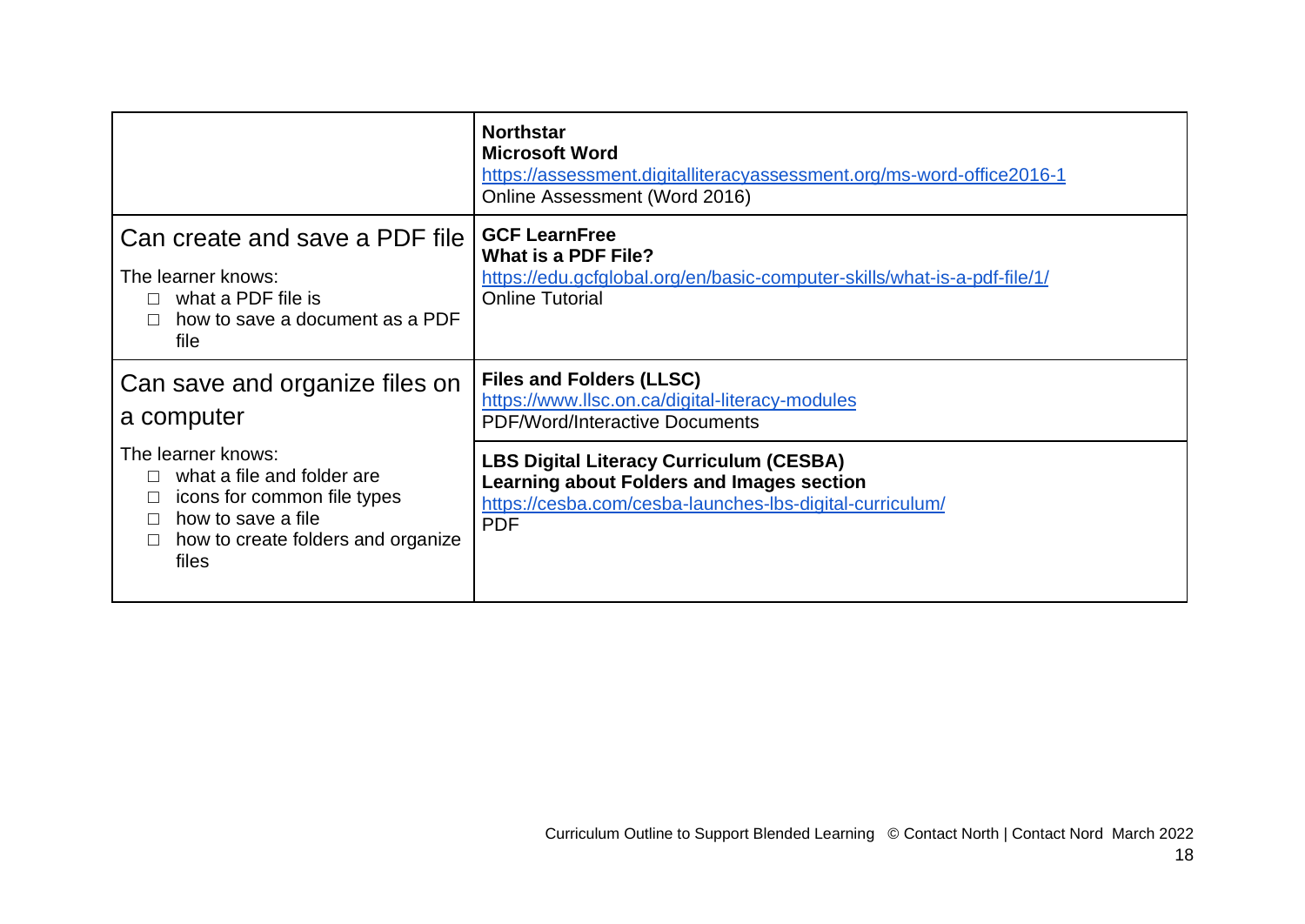<span id="page-18-1"></span><span id="page-18-0"></span>

| Can save files on the cloud<br>The learner knows:<br>what the cloud is<br>$\Box$<br>common cloud services and basic<br>features<br>how to upload a file to the cloud<br>$\Box$<br>how to save and organize files in<br>$\Box$<br>the cloud | <b>Storing Information on the Cloud (LLSC)</b><br>https://www.llsc.on.ca/digital-literacy-modules<br><b>PDF/Word/Interactive Documents</b><br><b>Google for Education Applied Digital Skills</b><br>Use Google Drive to Organize Files and Folders<br>https://applieddigitalskills.withgoogle.com/c/college-and-continuing-<br>education/en/use-google-drive-to-organize-files-and-folders/overview.html<br><b>Online Tutorial</b> |
|--------------------------------------------------------------------------------------------------------------------------------------------------------------------------------------------------------------------------------------------|------------------------------------------------------------------------------------------------------------------------------------------------------------------------------------------------------------------------------------------------------------------------------------------------------------------------------------------------------------------------------------------------------------------------------------|
| Can stay organized using an<br>online calendar<br>The learner knows:                                                                                                                                                                       | <b>Online Calendars (LLSC)</b><br>https://www.llsc.on.ca/digital-literacy-modules<br><b>PDF/Word/Interactive Documents</b>                                                                                                                                                                                                                                                                                                         |
| the different ways they can use an<br>$\Box$<br>online calendar<br>basic features of common online<br>П<br>calendars                                                                                                                       | <b>Google for Education Applied Digital Skills</b><br><b>Organize Your Time with a Digital Agenda</b><br>https://applieddigitalskills.withgoogle.com/c/middle-and-high-school/en/organize-<br>your-time-with-a-digital-agenda/overview.html<br><b>Online Tutorial</b>                                                                                                                                                              |
|                                                                                                                                                                                                                                            | <b>Using Zoom (LLSC)</b><br>https://www.llsc.on.ca/digital-literacy-modules<br><b>PDF/Word/Interactive Documents</b>                                                                                                                                                                                                                                                                                                               |
|                                                                                                                                                                                                                                            | <b>GCF LearnFree</b><br><b>Zoom Tutorial</b>                                                                                                                                                                                                                                                                                                                                                                                       |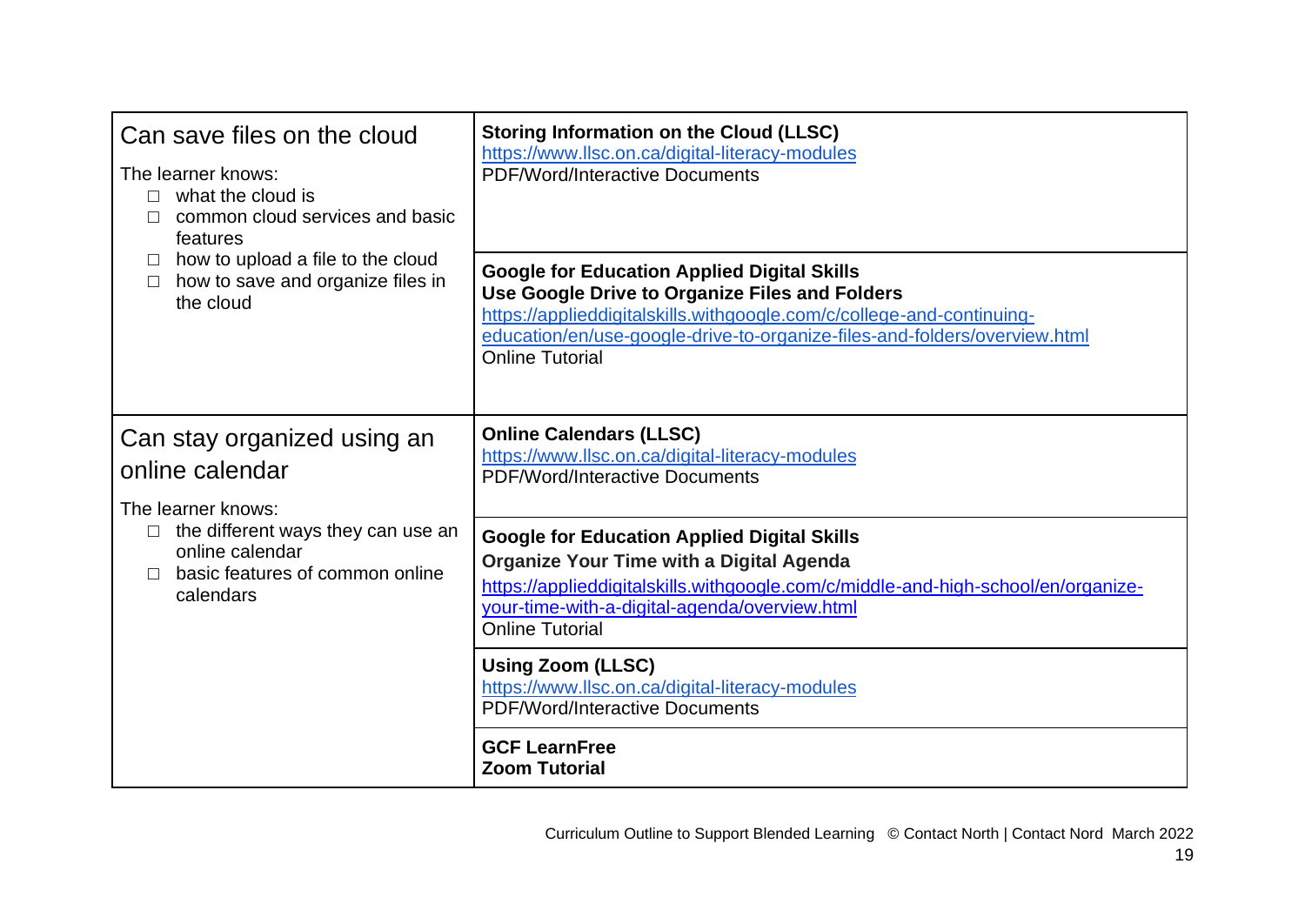<span id="page-19-0"></span>

| Can use a conferencing<br>platform like Zoom, Big Blue<br>Button, or other<br>The learner knows:<br>what Zoom is and what it does<br>how to join a Zoom meeting<br>how to use basic Zoom features | https://edu.gcfglobal.org/en/zoom/<br><b>Online Tutorial</b>                                                         |
|---------------------------------------------------------------------------------------------------------------------------------------------------------------------------------------------------|----------------------------------------------------------------------------------------------------------------------|
|                                                                                                                                                                                                   | <b>Contact North</b><br><b>Zoom- a Guided Tour</b><br>https://youtu.be/utHX7Y4uAME<br>YouTube Video                  |
|                                                                                                                                                                                                   | <b>Contact North</b><br><b>Online Web Conferencing Common Tools</b><br>https://youtu.be/krTWv3i0h7k<br>YouTube Video |
|                                                                                                                                                                                                   | <b>Contact North</b><br><b>Big Blue Button Guided Tour</b><br>https://youtu.be/K-cWji_z9wQ<br>YouTube Video          |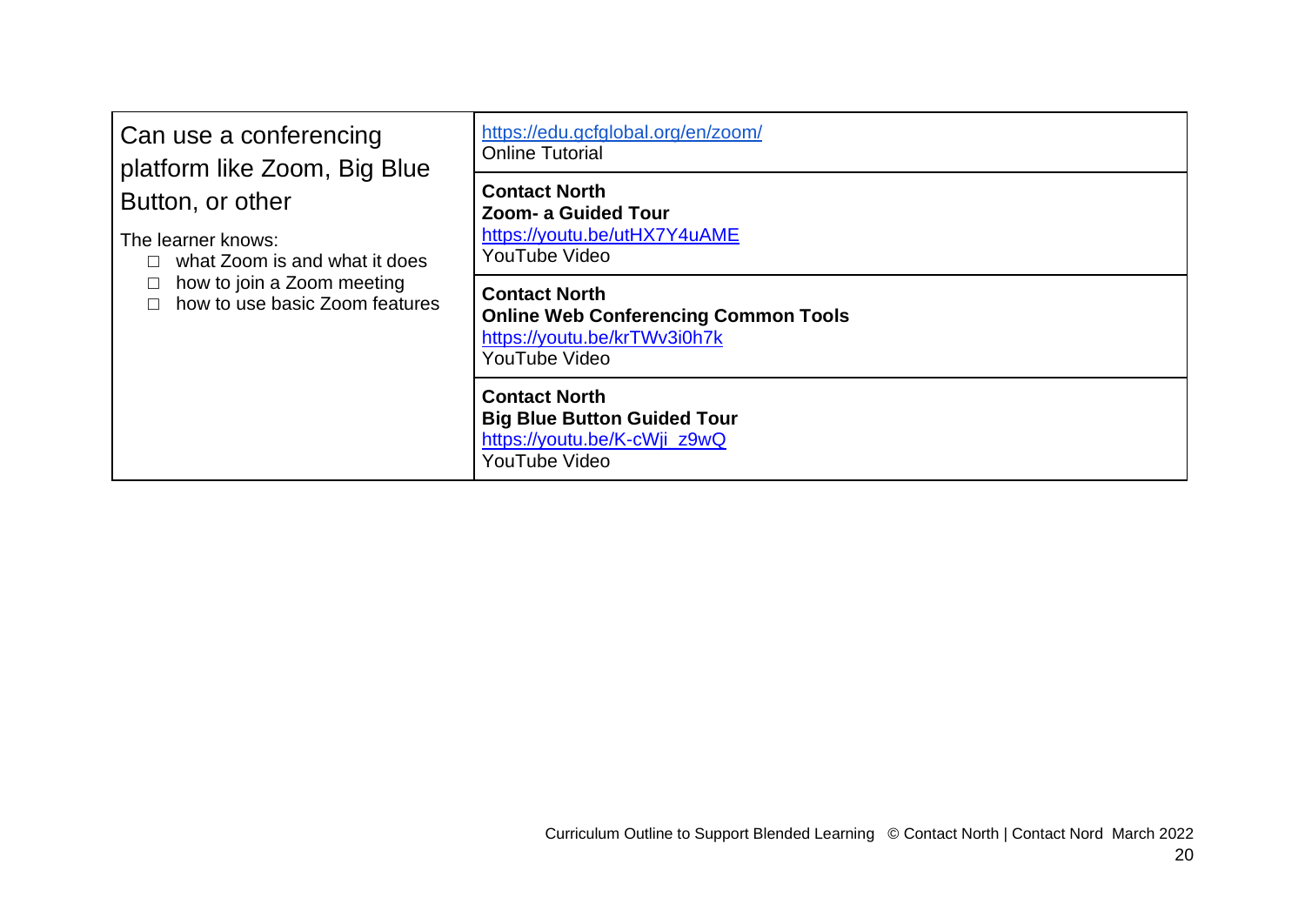<span id="page-20-1"></span><span id="page-20-0"></span>

| Can use a learning<br>management system like<br>Moodle                                                         | <b>Contact North</b><br>e-Channel Moodle Introduction<br>https://youtu.be/el6qMguGxYk<br>YouTube Video |
|----------------------------------------------------------------------------------------------------------------|--------------------------------------------------------------------------------------------------------|
| The learner knows:<br>what a learning management<br>system is<br>how to access a learning<br>management system |                                                                                                        |
| Can attend an e-Channel Class<br>The learner knows:<br>how to select and attend an e-<br><b>Channel class</b>  | e-Channel How to Attend a Class<br>https://e-channel.ca/students/how-attend-class-0<br>Online Video    |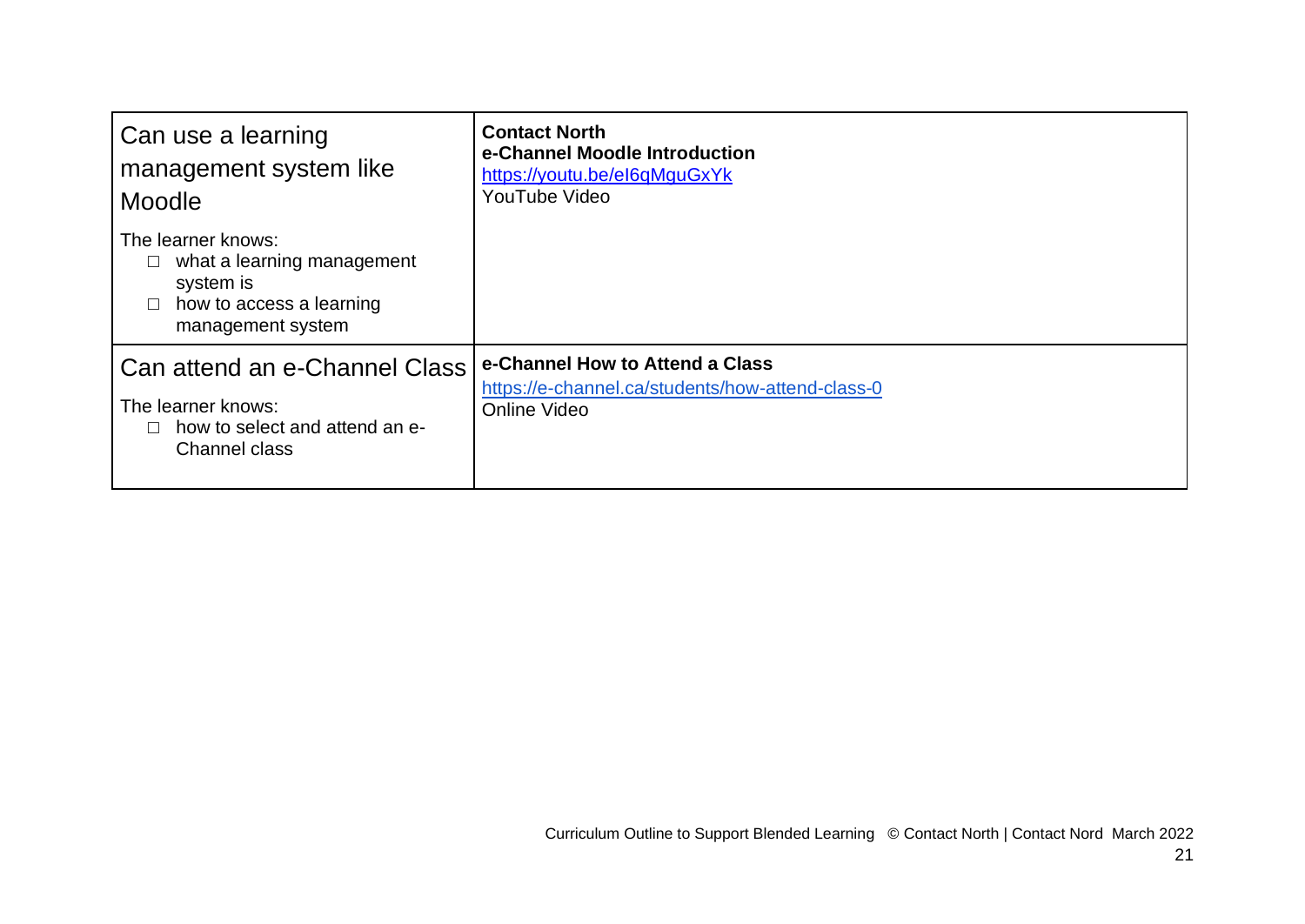#### <span id="page-21-0"></span>Section 4: Practitioner Readiness

The face-to-face program practitioner supporting blended learning needs to be ready to do their part. The list below outlines practitioner responsibilities to successfully implement and support blended learning. The practitioner should also have the skills outlined in Section 3 to ensure they are able to support a learner in the acquisition of those skills.

| <b>Practitioner Responsibilities</b>                                                                      | <b>Tools and Resources</b>                                                                                                                                                                                                    |
|-----------------------------------------------------------------------------------------------------------|-------------------------------------------------------------------------------------------------------------------------------------------------------------------------------------------------------------------------------|
| Ensure the learner has the skills and<br>proficiencies necessary to participate<br>in an e-Channel course | See Resources in Section 1 and Section 3 above                                                                                                                                                                                |
|                                                                                                           | <b>GCF LearnFree</b><br><b>Teacher Guides</b><br>https://edu.gcfglobal.org/en/gcfteacherguides/<br>Online guides to help practitioners select and use content with learners                                                   |
| Help the learner access the required<br>technology and set up a device if<br>necessary                    | See Section 2 above                                                                                                                                                                                                           |
|                                                                                                           | <b>Digital Unite</b><br><b>Helping Someone Set up a Device Remotely</b><br>https://www.digitalunite.com/technology-guides/computer-basics/getting-<br>started/helping-someone-set-new-device-remotely<br><b>Online Guide</b>  |
| Make sure they understand how to<br>implement blended learning                                            | <b>Contact North</b><br>e-Channel Blended Learning Resources<br>https://e-channel.ca/practitioners/e-channel-blended-learning-resources<br>e-Channel Curriculum Map with Milestones February 2020<br>e-Channel Referral Guide |